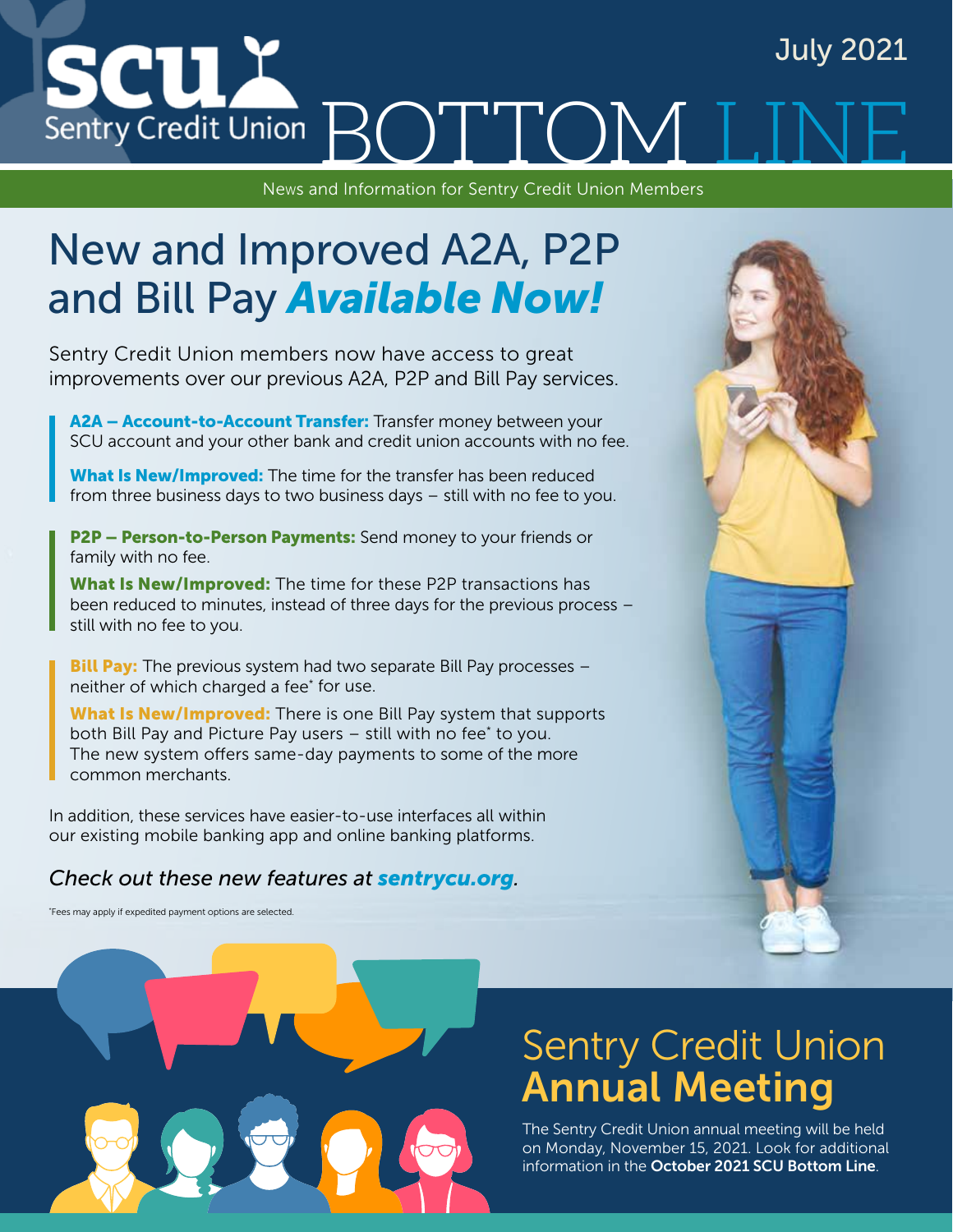# **Tim Barthel Becomes Sentry** Credit Union President

After 34 years at Sentry Credit Union (SCU), President Rex Fair retires in July. Together with his nine years at a small credit union in Kenosha, Rex has been serving credit union members for 43 years. Tim Barthel, who will take over as president, joined SCU in June.



Rex has seen a lot of changes since joining the team in 1987. Perhaps the biggest is the use of new technologies.

"I'll miss the people. We've grown together as a staff... I'll miss them and the people at Sentry that support the business. It's been amazing."

- Rex Fair, SCU President, Retiring

"One of the greatest enhancements we've made is the creation of mobile access," he says. "Most recently, we converted to a new online and mobile services platform. It includes a person-to-person pay process, as well as a way for members to transfer money between their accounts at SCU and other financial institutions."

Rex says the one thing that hasn't changed over the years is our staff providing the excellent level of service to SCU's 6,855 members that other financial institutions don't.



It's something Tim, who has 20 years' experience in the credit union movement most recently as president of Southern Lakes Credit Union in Kenosha—understands.

"Our members are the heart of our business," he says. "It's what motivates us to make a difference in

their financial support and education. My goal is to continue and expand upon that."

Tim also wants to find ways to stay relevant with new associates and show the benefits of being a member, especially when it comes to lower-interest-rate home and auto loans.

"Our members are the heart of our business. It's what motivates us to make a difference in their financial support and education."

- Tim Barthel, SCU President, Incoming

As for Rex, he looks forward to spending more time with family, including his new granddaughter, and playing some golf. Still, saying goodbye is difficult.

"I'll miss the people. We've grown together as a staff," he says. "I'll miss them and the people at Sentry that support the business. It's been amazing."

Rex's last day at SCU is July 9.



The Prime Rate is the index used by many lenders, including SCU, to set Home Equity Loan rates. Effective July 1, 2021, all new and existing Home Equity Line of Credit Accounts at Sentry Credit Union will be set at 3.25% APR.\* (The rate on the Home Equity Line of Credit at SCU is set at the Prime Rate + 0.00% and can change on January 1 and July 1.)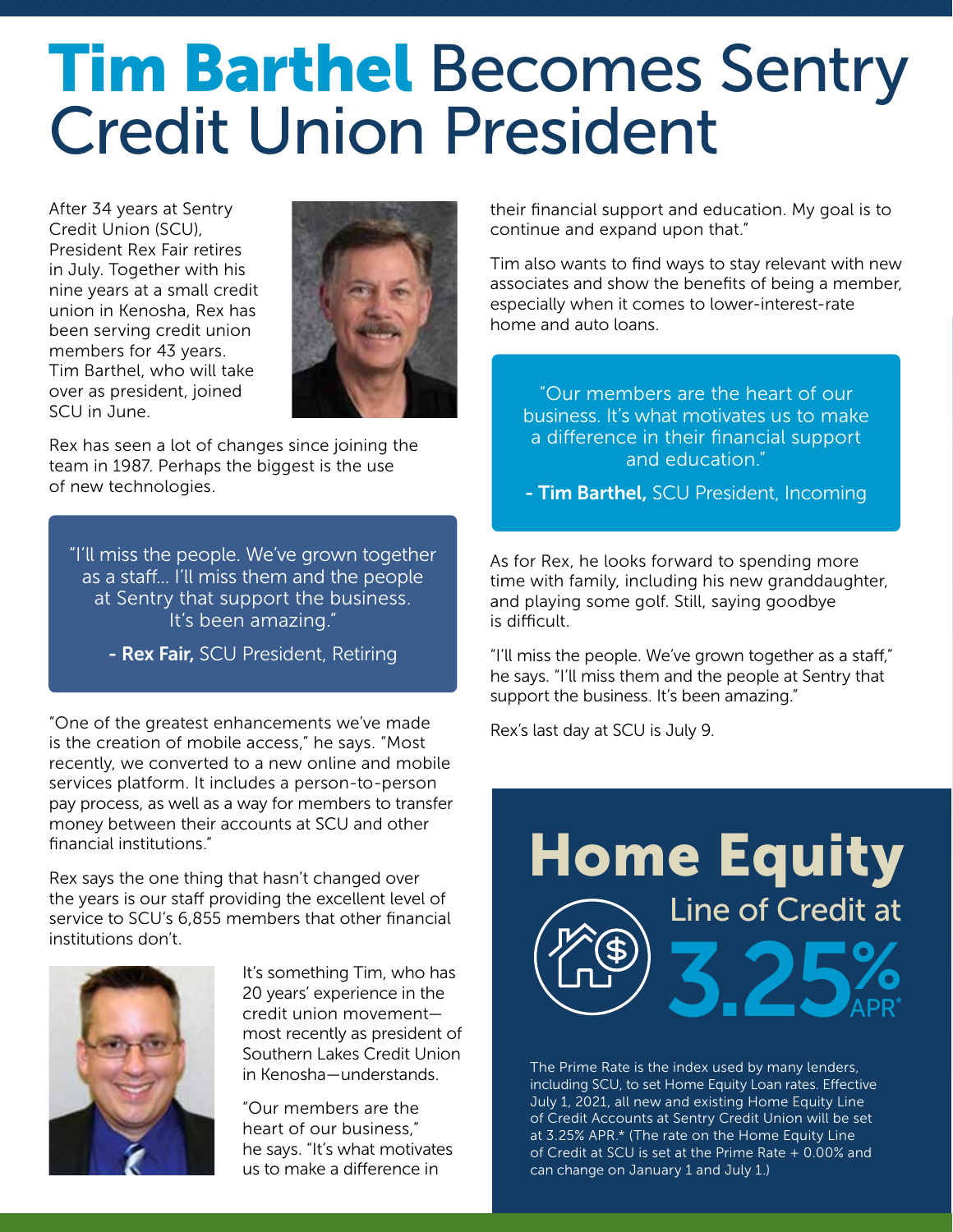## Indexed (Variable) Loan Rate Changes

Effective July 1, 2021

#### Loan Type: Share Secured Loans Variable Rate APR:\* 2.00%

Index for Variable Rate Share Secured: The \*Annual Percentage Rate (APR) for new and existing balances is the 13-week average of the 13-Week T-bill (Index), rounded to the next higher 0.25%, plus a margin of 1.75%. We will use the most recent Index value available to us as of each calendar quarter prior to any APR adjustment. The Index for the period ending June 2021 was 0.25%. The APR will change quarterly on the first day of January, April, July and October to reflect any change in the Index. The APR will never be greater than 18.00% or the maximum rate allowed by law, whichever is less. Any increase in the APR will result in more payments of the same amount until what you owe has been repaid. Refer to Loanliner for complete details. Example: \$3,000 at 2.00% variable rate = 36 monthly payments of \$85.93.

# Reminder: Call Ahead for Appointments

For the continued protection of our members, staff and community, our lobby remains open by appointment only.

Many of our services can be done using online banking and our mobile app, but if you need in-person assistance, please call us at 715-346-6534 to schedule an appointment.



Before arriving to your appointment, please observe the following guidelines:

- $\bullet$  Self-assess your health before visiting.
- $\Box$  If you have virus symptoms, please do not come in.
- A face mask is required at all times inside Sentry buildings, including Sentry Credit Union and surrounding areas.

Please visit sentrycu.org for up-to-date information on the status of our office.

# Great, Low Auto Loan Rates!

Convenient Repayment with Payroll Deduction or Auto Pay

| Model Year <sup>1</sup> | Fixed Rate APR <sup>2</sup> with<br><b>PRD/Auto Pay</b> | <b>Repayment Terms</b>                                                                                                     |
|-------------------------|---------------------------------------------------------|----------------------------------------------------------------------------------------------------------------------------|
| 2022, 2021, 2020        | 2.24%                                                   | Up to 36 Months                                                                                                            |
| 2022, 2021, 2020        | 2.49%                                                   | From 37 to 60 Months                                                                                                       |
| 2022, 2021, 2020        | 2.74%                                                   | From 61 to 72 Months                                                                                                       |
| 2019, 2018, 2017        | 2.74%                                                   | Up to 60 Months                                                                                                            |
| 2016 and Older          | 2.99%                                                   | \$10,001 or More.<br>up to 60 Months;<br>\$4,001 to \$10,000.<br>up to 48 Months;<br>Less than \$4.001.<br>up to 36 Months |

1 Rates and terms available for both new and used: Autos, Trucks, Vans, Motorcycles, Motor Homes, Boats (including motor/trailer), 5th Wheels, Travel Trailers, Campers.

2APR = Annual Percentage Rate. These loan rates include a 0.50% reduction for repayment set up on payroll deduction or automatic transfer from an SCU savings or checking account. Rates are 0.50% more without PRD/auto pay. Rates and terms in effect July 1, 2021, for purchase money, refinancing, or using the equity in your existing vehicle(s) for prudent purposes. The amount financed for all model years will be the lower of purchase price or Kelley Blue Book® (or appraised) value of the vehicle.

Financing for Snowmobiles, Jet Skis®, ATVs, Scooters, Mopeds: New models only, 5.75% APR, terms to 36 months – 5.25% APR if repayment is set up on payroll deduction or automatic transfer from an SCU savings or checking account.

## 84-Month New Auto\* Financing

2.74% APR with PRD/Auto Pay or 3.24% APR

\$20,000 at 2.74% APR for 84 Months = \$261.95 \$20,000 at 3.24% APR for 84 Months = \$266.46

#### *You save \$378.84 over 84 months with PRD.* (\$266.46 - \$261.95 = \$4.51 X 84 = \$378.84)

\* New, Untitled 2022, 2021, 2020 Models. Purchase Money Only.

| Payment Examples for Rates/Terms with Payroll Deduction |            |                        |                 |
|---------------------------------------------------------|------------|------------------------|-----------------|
| Amount Financed                                         | <b>APR</b> | <b>Repayment Terms</b> | Monthly Payment |
| \$25,000                                                | 2.24%      | 36 Months              | \$718.74        |
| \$25,000                                                | 2.49%      | 60 Months              | \$443.61        |
| \$25,000                                                | 2.74%      | 72 Months              | \$376.98        |
| \$25,000                                                | 2.74%      | 60 Months              | \$446.38        |
| \$20,000                                                | 2.99%      | 60 Months              | \$359.32        |